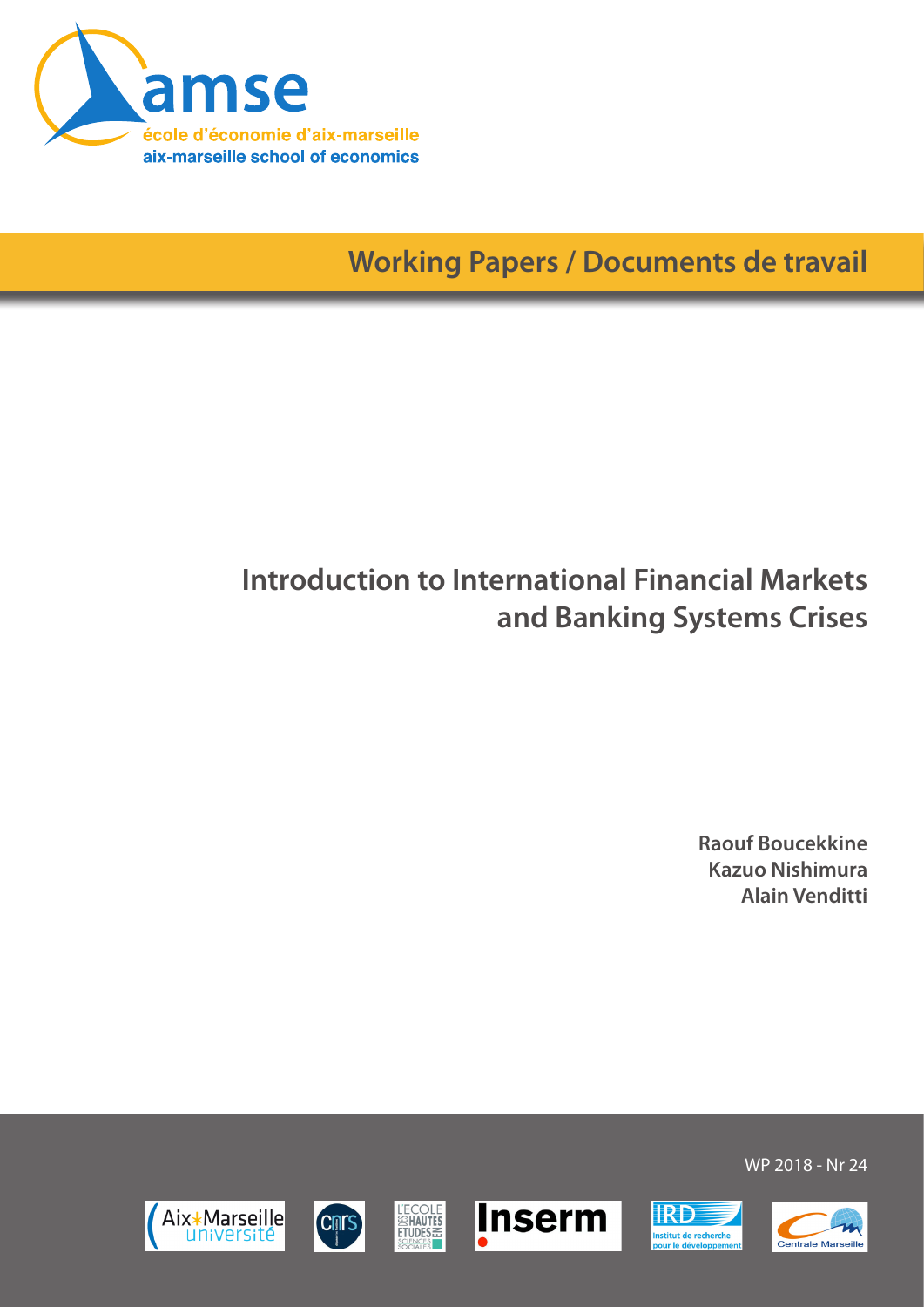# Introduction to international financial markets and banking systems crises

## Raouf BOUCEKKINE

Aix-Marseille Univ., CNRS, EHESS, Centrale Marseille, AMSE, France, Institute for Advanced Studies (IMERA), France & Institut Universitaire de France (IUF), France

> Kazuo NISHIMURA RIEB, Kobe University, Japan

> > and

#### Alain VENDITTI

Aix-Marseille Univ., CNRS, EHESS, Centrale Marseille, AMSE, France & EDHEC Business School, France.

Abstract: This note introduces to the literature streams explored in the special section on international financial markets and banking systems crises. All topics tackled are related to the Great Recession. A brief overview of the research questions and related literatures is provided.

Keywords: Financial frictions, Financial instability, International transmission, Credit crunch, Banking and sovereign debt crisis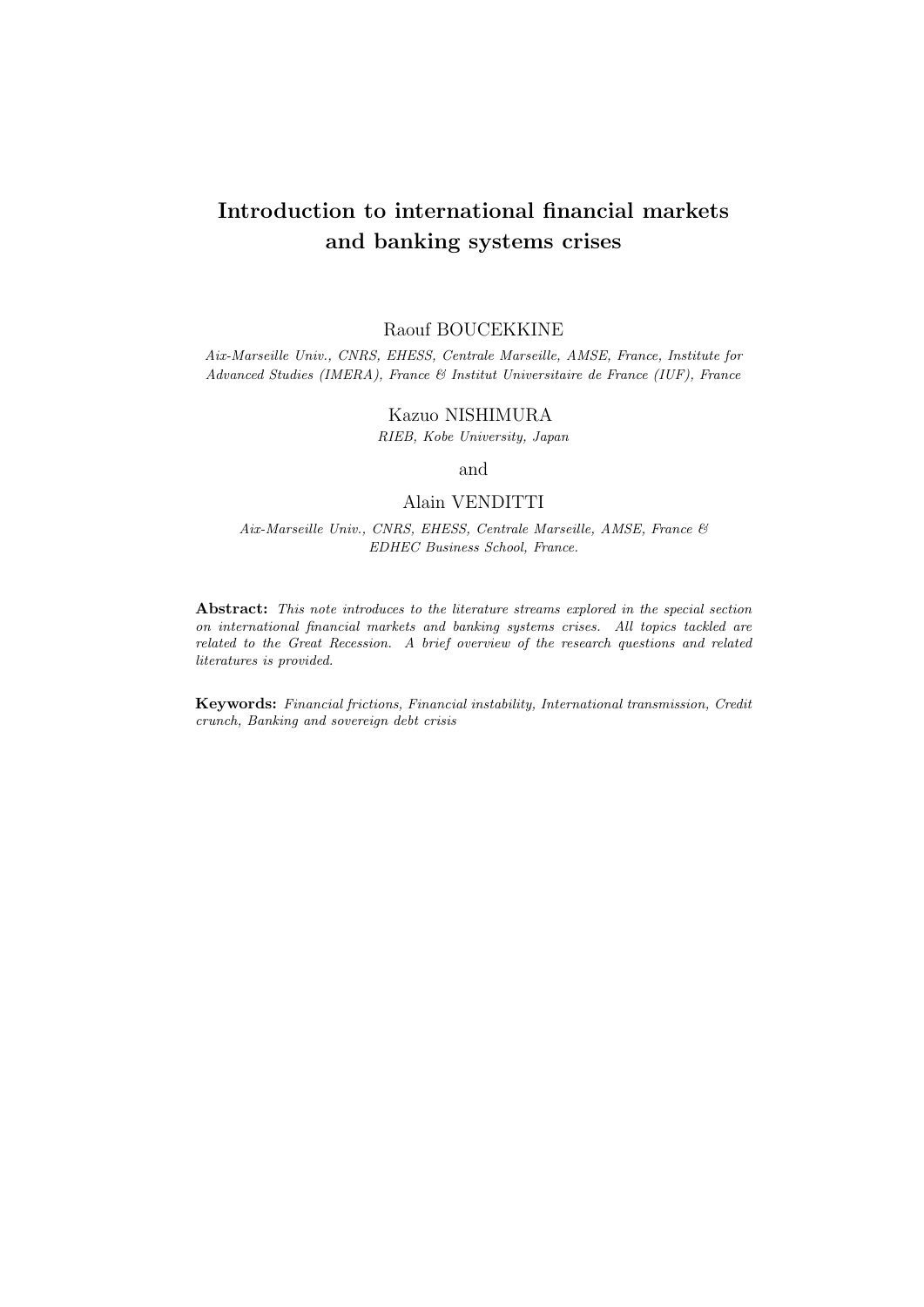The Great Recession was initiated by the bursting of the housing bubble in the US in 2007, which was later followed by the financial crisis triggered by the bankruptcy of Lehman Brothers in 2008. While initially concentrated in the US, the recession have spread all over the world through the global financial markets integration. Most countries, in particular in Europe, have been affected, suffering in particular from large asset prices' fluctuations, liquidity crises and more generally from a deep and persistent macroeconomic instability. This special section is devoted to the analysis of a few key aspects of this major episode, some generic and other specific.

A fundamental inherent question is the transmission and amplification mechanisms linking the (international) financial markets and the real economy. Traditional models and methodologies along the line of the standard real business cycles literature can hardly explain extreme volatility spikes (see Kocherlakota [30] for an early illuminating empirical study). A new modelling and methodology are under way, and the first paper of this special section, Klimenko et al [29] presents a kind of minimal setting allowing to generate, via endogenous risk mechanisms, the persistence and volatility outcomes imperfectly replicated by the standard real business cycles methodology. The second paper, Fabbri [20], addresses some specific aspects of international borrowing under capital collateral constraints. In particular, it highlights the fact that investment commitment (induced by capital collateral constraints) is hardly credible in an international context because there is no such thing as an international law court to which lenders can resort in case promised investment does not materialize. Starting with this observation, another financial friction is added (no-commitment) and its implications for macroeconomic instability are studied within a stochastic continuous-time model with some peculiar (and therefore nontrivial) features. The third contribution to the special section, Clain-Chamosset-Yvrard and Kamihigashi [12], focuses on the international transmission of sunspot fluctuations. Although there exists an early literature analyzing the role of globalization and market integration in crisis contagion phenomena, including the spread of waves of pessimistic expectations as in the last Great recession, there is no piece of work shedding light on the consequences of the bursting of an asset bubble in one country on the financial markets in other countries. The latter job is done in the third paper of this special section. The two last contributions tackle, with novel theoretical models, two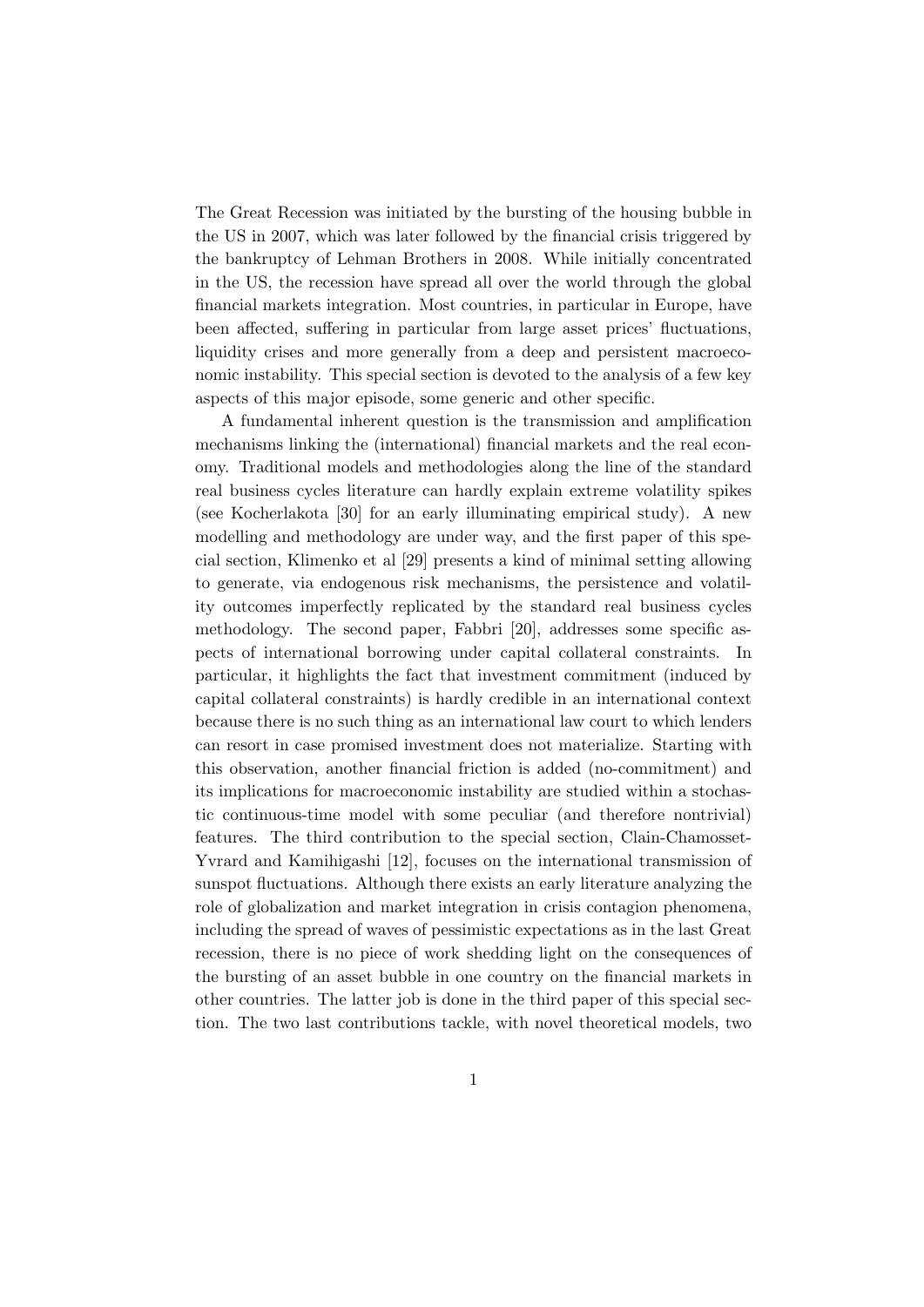specific issues arising from the Great Recession: the credit crunch studied in Li and Wigniolle [33] and the twin banking and sovereign debt crisis in Europe analyzed in Cheng, Dai and Dufourt [11] respectively.

#### Financial frictions, Endogenous risk and economic crises

The role of financial frictions in the amplification of macroeconomic shocks has been the subject of a highly influential literature in the late 90s, with notably the seminal papers of Kiyotaki and Moore [28] and Bernanke, Gertler and Gilchrist [2]. A fundamental mechanism works through the net worth of levered agents: because the latter takes time to rebuild, transitory shocks may have a persistent impact on the macroeconomy since they typically affect the financial constraints faced by economic agents. Another critical amplification mechanism works trough asset prices: when net worth of levered individuals drops, the prices of assets they hold also go down, which further depresses their net worth. The above mentioned literature has managed to evaluate quantitatively these mechanisms, typically within the discrete time dynamic stochastic general equilibrium frame. In particular, as in the traditional real business cycles methodology, the analysis is restricted to the (local) dynamics generated by (small) shocks to isolated deterministic steady states.

The macrofinance literature has very recently experienced a major methodological switch due to the works of Brunnermeier and Sannikov [9] and He and Krishnamurthy  $([25],[26])$ . Precisely, the use of stochastic **con**tinuous time modelling in the recent stream of papers has permitted two advancements. First of all, the scope for at least partial analytical solution is much increased with the latter modelling, especially if some linearity is introduced in addition to the traditional Brownian stochastic specifications.<sup>1</sup> Second and much more importantly, the new methodology departs from the local approach (around deterministic steady states) implemented in the early macrofinance literature (see for example, Bernanke, Gertler and Gilchrist [2]): by construction, it allows to study dynamics outside the neighborhoods of steady states, which ultimately gives the necessary flexibility to characterize crisis times in terms of time length and magnitude of slumps.

Klimenko, Pfeil and Rochet [29] is a contribution to this new trend in the macrofinance literature. The model proposed can be indeed viewed as a

<sup>&</sup>lt;sup>1</sup>For example, Brunnermeier and Sannikov [9] use AK production functions.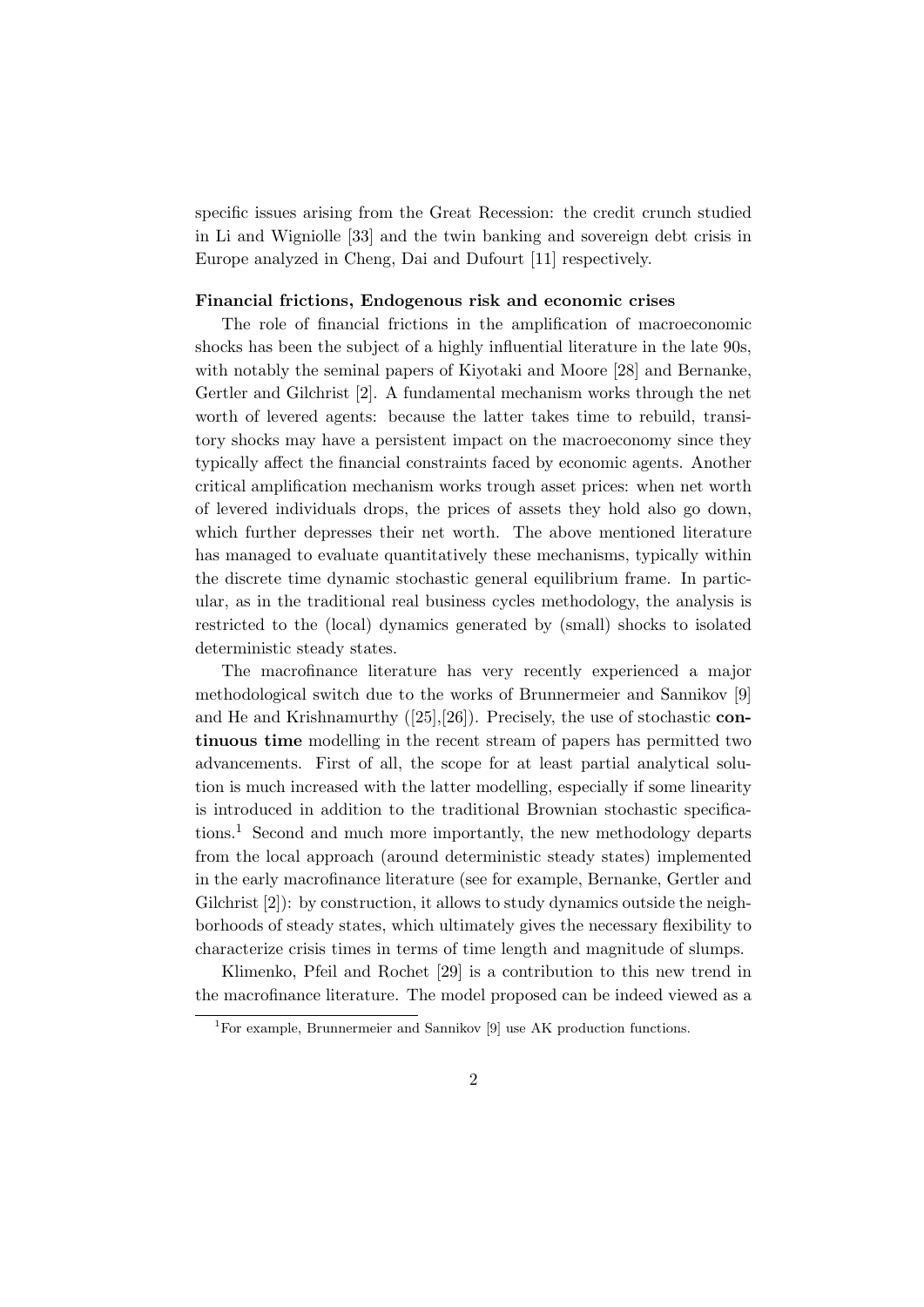kind of minimal model within this literature. It is minimal for two reasons. First, it includes extreme financial frictions: no access to financial markets and no insurance against shocks. Second, in contrast to Brunnermeier and Sannikov [9], there are no assets sales. Indeed, much in the spirit of Kyotaki and Moore, Klimenko et al consider two classes of agents, risk-neutral landlords and risk-averse farmers; farmers do not own land (and henceforth they cannot sell it) but they rent it from landlords. As a result, the minimal model is free of the mechanism playing through the downward pressure on asset prices outlined above. Indeed, the transmission mechanism is Klimenko et al's model is quite different from Brunnermeier and Sannikov's: because (in particular) farmers cannot borrow and have no collateral, the unique way for them to avoid defaulting is to adjust their activity to the level of their reserves (savings). Hence, macrodynamics do not arise as a result of shocks to notably the financial constraints faced by firms as in Brunnermeier and Sannikov [9] but as mere responses to productivity shocks in the absence of collateral and even to access to financial markets.

This very simple structure (in addition to other appropriate specifications) allows Klimenko et al [29] to derive in closed-form the whole equilibrium dynamics while Brunnermeier and Sannikov only obtain a few partial analytical results and resort to numerical simulation. Moreover and more importantly, one of the nice results of the paper is that despite extreme frictions and the resulting elementary transmission mechanisms compared to Brunnermeier and Sannikov, the minimal model is still able to deliver the key generic dynamics outcomes that arise in the latter seminal work, in particular the paradox of volatility and the persistence of exogenous shocks. This is made possible because in both a specific endogenous risk engine is at work. This explains why in this class of models a lower exogenous risk can lead to the more extreme volatility spikes, the so-called paradox of volatility outlined by Kocherlakota [30]. Klimenko et al [29] make clear in their contribution why and how endogenous risk is working in their model and in which respects it differs from those isolated by Brunnermeier and Sannikov [9] and He and Krishnamurty ([25],[26]). Interestingly enough, they also show that the property of persistence of exogenous shocks may show up into the form of poverty traps in their model (low levels of savings and rental prices).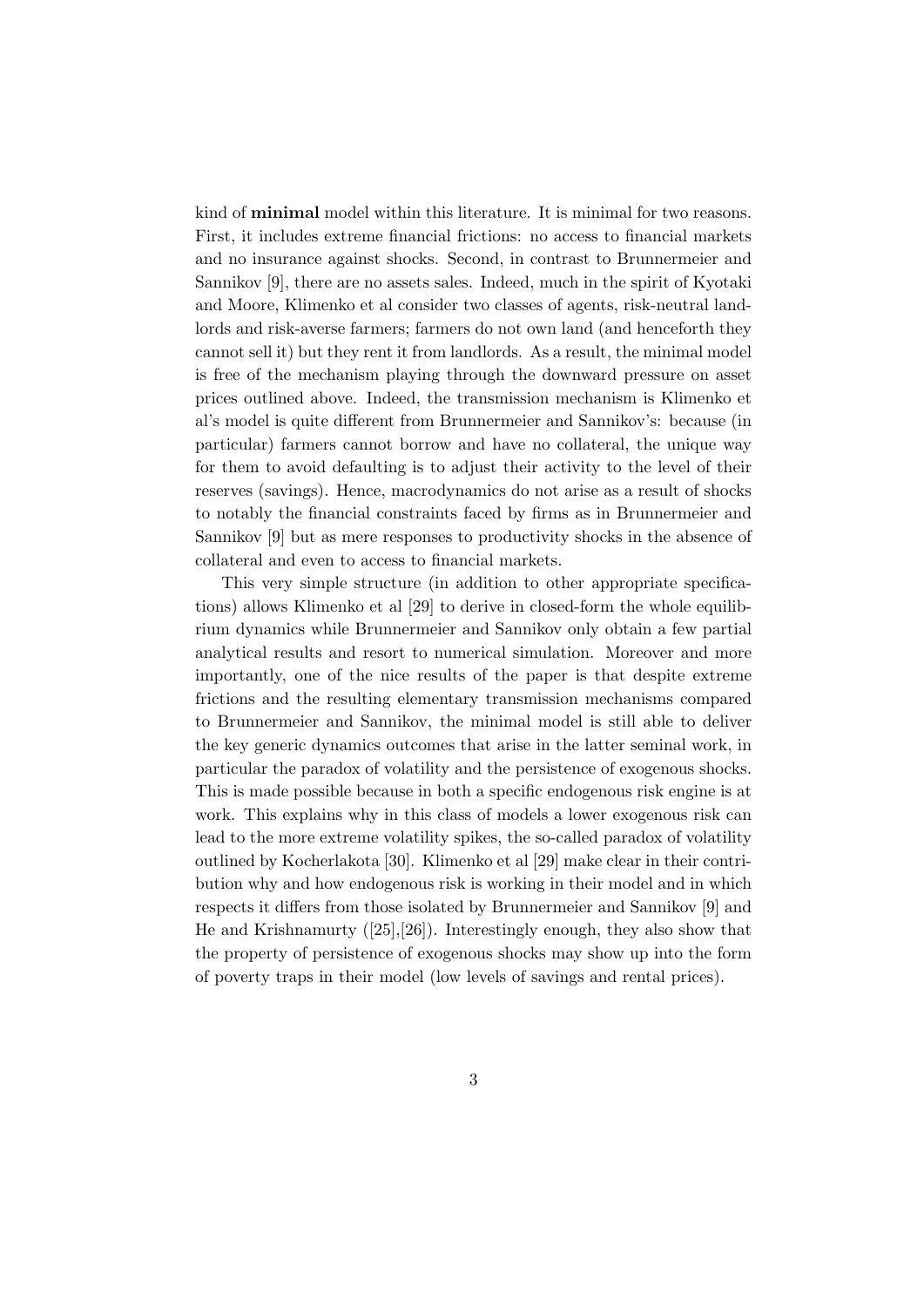#### International borrowing without commitment and instability

Modelling borrowing constraints at the international level is tricky: in particular, the issues of collateral definition, seizability and commitment are noticeable (see Cohen and Sachs  $[14]$  for an early appraisal<sup>2</sup>). In particular, the commitment problem is quite subtle. Consider the case of capital collateral. If the collateral constraint is binding, one gets by mere time differentiation of the constraint that the only way to borrow more is to invest more, or in other words, additional borrowing should be backed by planned investment, which in turn involves a commitment assumption. While such an assumption seems reasonable as a benchmark in a closed economy, it seems most doubtful when the debt contract is decided upon by foreign lender. Following Boucekkine and Pintus [7], a more realistic picture would be to assume that while borrowers cannot borrow against the promise to invest, they can borrow, however, if they document that they have invested in the past. This observation leads them to consider lagged capital as the collateral, the informational delay induced being inversely related to the borrowers reputation. International creditors then have to rely on limited information to choose how much to lend, and past investment is arguably a very relevant piece of information. When inserted into an otherwise standard AK model of a small open economy, Boucekkine and Pintus show that this departure from commitment has some dramatic consequences on macrodynamics<sup>3</sup>: Instable growth regimes may set in mainly into the form of growth reversals and growth breaks, leapfrogging may arise as well. Instability occurs because of the interaction between the so-called history effect generated by the informational lag in the collateral constraint and the growth effect inherent in any AK structure. Such an instable growth may occur even for small delays.

Fabbri [20] extends the deterministic framework described just above adding uncertainty on net capital (domestic capital net of foreign debt). The main question is to which extent the history effect highlighted by Boucekkine and Pintus [7] is affected by the exogenous volatility of net capital.<sup>4</sup> In other

 $2^2$ An earlier seminal paper is due to Eaton and Gersovitz [19].

<sup>&</sup>lt;sup>3</sup>Under commitment, one gets the typical picture for AK models: no transitional dynamics!

<sup>4</sup>Boucekkine, Fabbri and Pintus [8] is an earlier stochastic extension of Boucekkine and Pintus [7] but it assumes commitment, thus zero delay.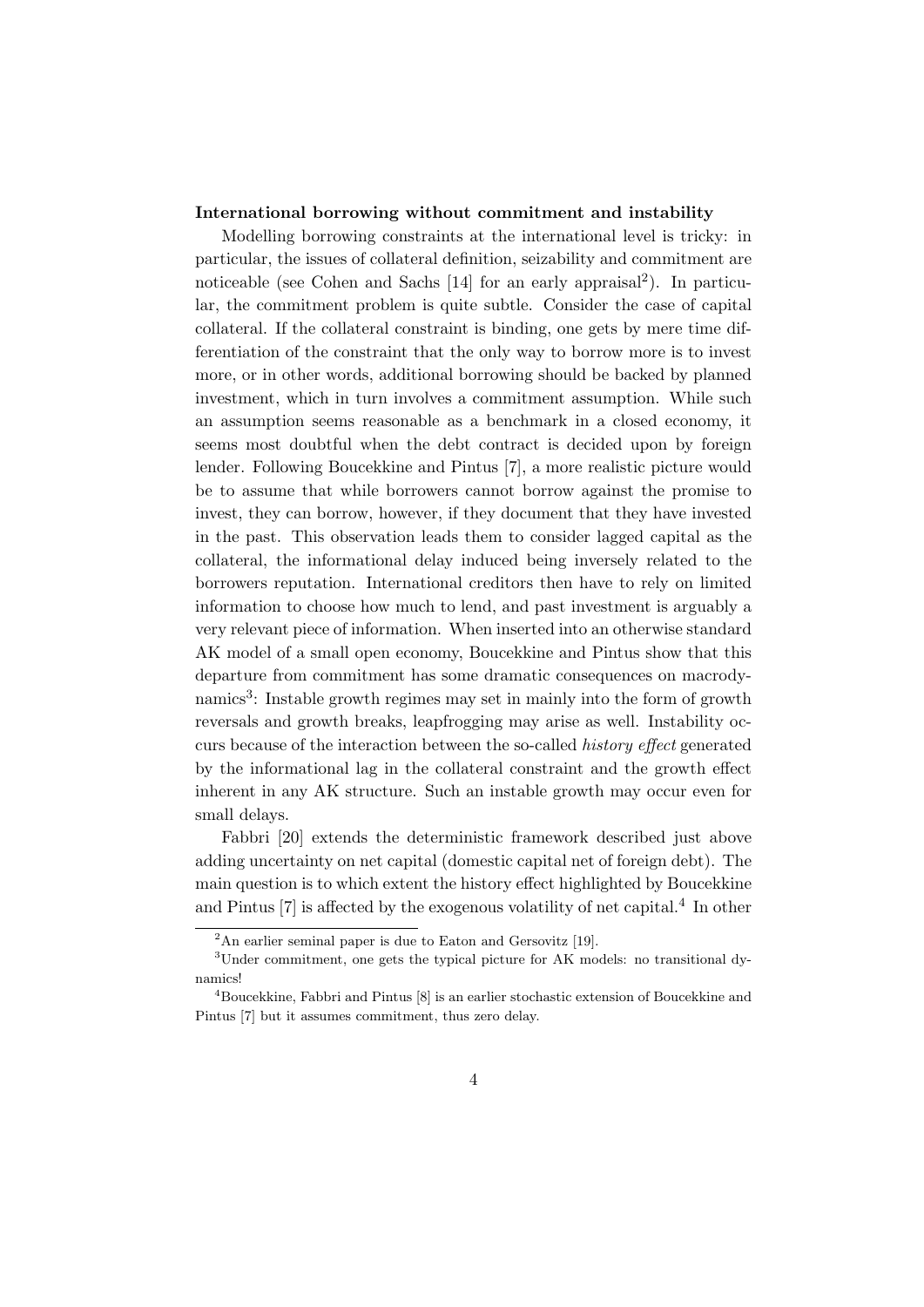words, how do exogenous shocks interact with the endogenous fluctuation engine inherent in the history effect? This is a quite challenging question especially from the technical point of view. The analytical cost paid to address this question is the solution of an optimal control problem of a neutral stochastic differential equation, which is in itself an authentic tour de force. Fabbri [20] is then able to show two important results. First of all, the total strength of the history effect (that's the impact of the whole historical data, as determined by the informational lag given, on the optimal path for net capital at any date) is not reduced by the volatile environment. Second, an "oblivious" process is however under way: the relative weights of the older parts of the historical path decrease in a more risky situation whereas the importance of the recent past increase.

### International transmission of sunspot fluctuations and bubble crashes

While the interlinkage of business cycles has extensively been studied in the literature on economics under intrinsic uncertainty,<sup>5</sup> the analysis of extrinsic uncertainty is more recent and based on the literature on indeterminacy and sunspot equilibria. Building on the seminal contribution of Benhabib and Nishimura [1], a number of contributions study the impact of trade globalization on the international transmission of sunspot fluctuations and expectation-driven business cycles. In Nishimura and Shimomura [35], sector-specific externalities are introduced in a continuous-time version of the Hecksher-Ohlin two-country, two-sector infinite-horizon model with symmetric technologies. They show that if in both countries indeterminacy of the equilibrium path holds under autarky then local indeterminacy also holds in the world market once trade opens. The limitation of this result comes from the fact that there is no real international transmission of sunspot fluctuations as in both countries these pre-exist the opening to free-trade. Moreover, the same basic framework is also used by Sim and Ho [38] except that they break the symmetry in which externalities enter the production function in the two countries. Assuming that under autarky indeterminacy holds in one country but determinacy in the other, they show here that trade can on the contrary overturn indeterminacy.

Ghiglino [24] considers a similar discrete-time version of the Nishimura-

<sup>&</sup>lt;sup>5</sup>See for instance Cole and Obstfeld [15], and Obstfeld [37].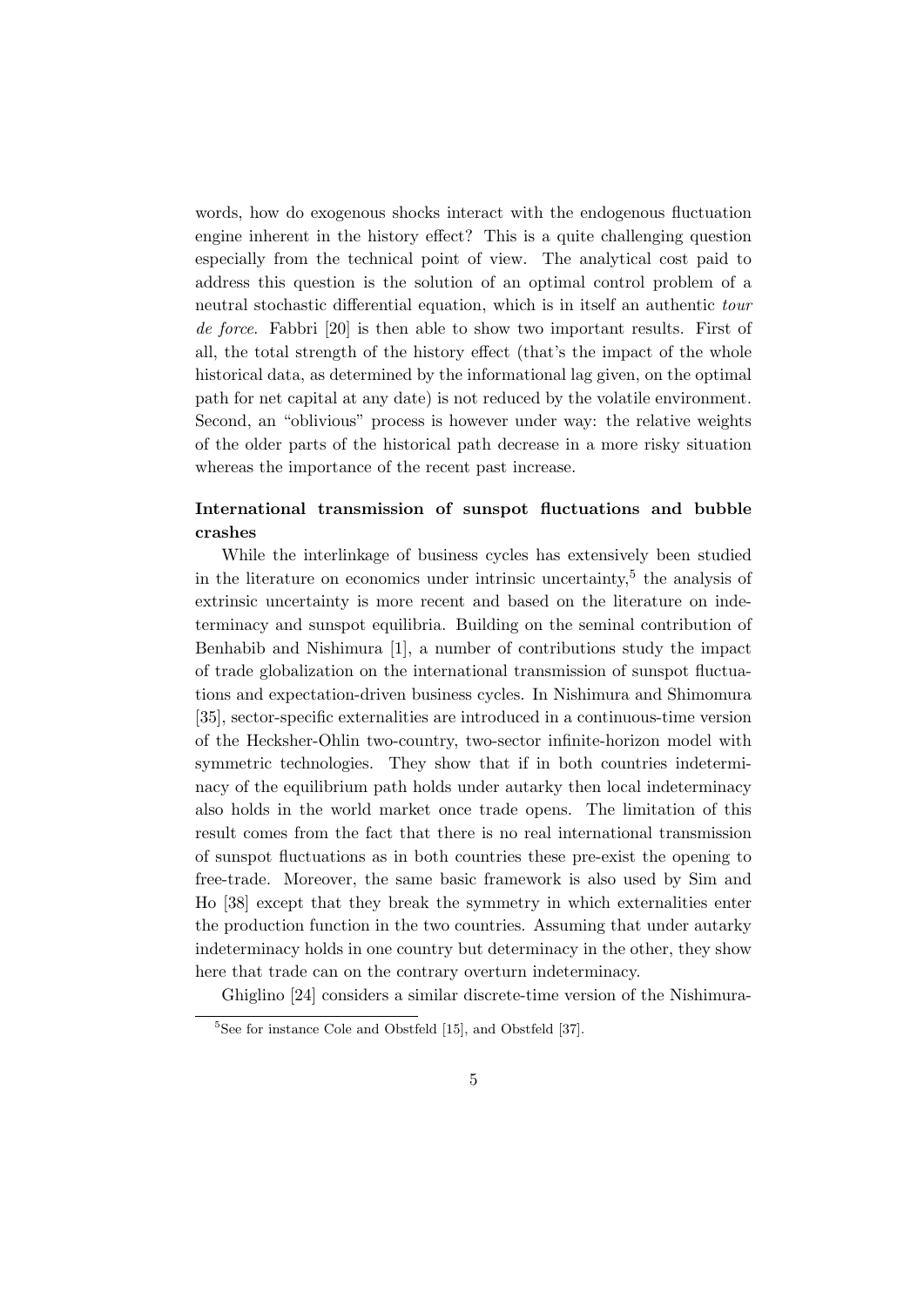Shimomura's model but with labor-augmenting global externalities. He assumes that both countries have the same sectoral production functions, the consumption good being produced with a Cobb-Douglas technology while the investment good is produced with a Leontief technology. He shows that provided the inverse of relative risk aversion is not a linear nor concave function, the equilibrium under free-trade may be locally indeterminate even if the equilibrium under full autarky is determinate. Ghiglino then exhibits a global destabilization effect of international trade. However, a limitation of this paper, beside the restriction to a zero elasticity of capital-labor substitution in the investment good sector, is that as soon as standard CES preferences are considered (a case in which the inverse of relative risk aversion is linear), market integration plays no role on the occurrence of indeterminacy.

In a non HOS framework with asymmetric technologies, Nishimura, Venditti and Yano [36] consider a discrete-time two-country, two-sector infinitehorizon model in which producers of one country differ from those of the other country in respect to the share of capital and labor in each sector. They show that the capital exporting country's expectation-driven fluctuations can spread throughout the world once trade opens even if the capital importing country has determinacy under autarky. In this case, globalization and market integration have a destabilizing effect on the capital importing country and is a channel for some international transmission of business cycle fluctuations. More recently, Iwasa and Nishimura [27] extend the HOS model with production externality presented in Nishimura and Shimomura [35] by assuming that the capital good is consumable. As in Ghiglino [24], but in a framework with standard preferences, they exhibit a global destabilization effect of international trade by proving that the opening of trade can create expectation-driven fluctuations at the world level while the closed-economy equilibrium in each country is locally determinate.

Although this literature clearly explains the possible role of globalization and trade in the process of international transmission of waves of pessimistic expectations, as in the last Great recession, it does not shed light on the possible consequences of the bursting of an asset bubble in one country on the financial markets in other countries. The analysis of asset bubbles have been strongly developed since the last financial crisis. Following Tirole [39, 40], a bubble is understood as the difference between the market price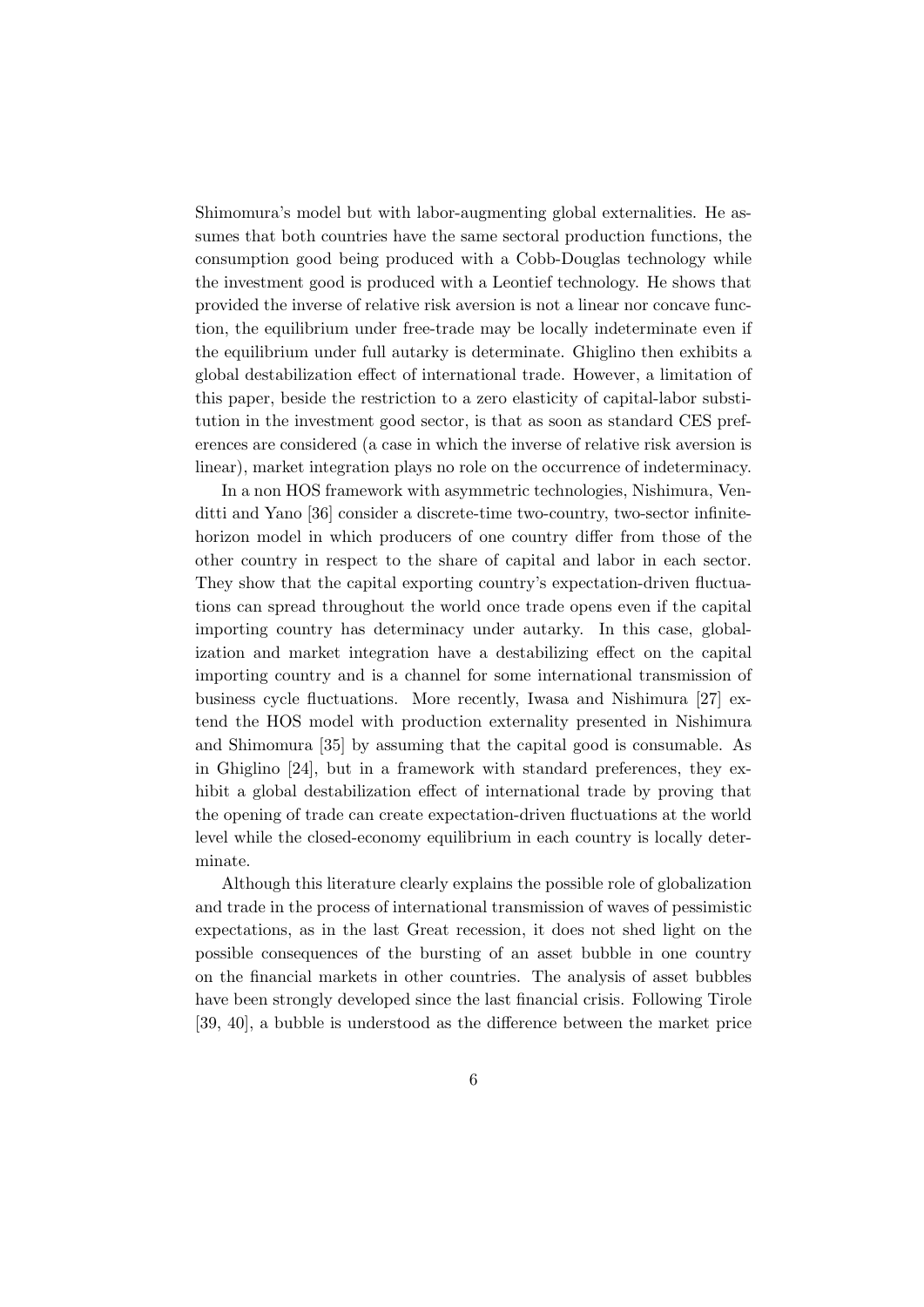of an asset and its fundamental value, that is, the discounted value of future dividends, and is traditionally studied within overlapping generations models. Most of the recent literature assumes financial frictions and examines the real effects of bubbles in closed economies, highlighting some interesting conclusions related to the Great Recession. For instance, Clain-Chamosset-Yvrard and Seegmuller [13] consider an overlapping generations exchange economy where households realize a portfolio choice between money and a bubble under a partial cash-in-advance constraint affected by the size of the bubble. A higher value of the bubble reduces the need of cash, and thus increases the fraction of consumption purchased on credit. Multiple steadystates (global indeterminacy) and expectation-driven fluctuations (local indeterminacy) are shown to occur for arbitrarily small market distortions. In order to stabilize the economy, the authors show that a monetary policy rule responding only to expected inflation has a destabilizing effect, while a monetary rule responding also to asset prices can be stabilizing and rules out the multiplicity of steady states.<sup>6</sup>

However, this type of contributions does not provide any information of international transmissions of bubbles. A few recent papers focus on such a question but assuming initially that the different bubbles comove (see e.g. Ventura [41], and Martin and Ventura [34]). In the paper contained in this special section, Clain-Chamosset-Yvrard and Kamihigashi [12] study the international transmission of bubble crashes by analyzing stationary sunspot equilibria in a two-country version of the overlapping generations exchange economy with stochastic bubbles initially developed by Weil [42]. Both countries, called "home" and "foreign", have symmetric fundamentals with a unique consumption good consumed worldwide and an intrinsically useless asset, i.e. a bubble. The good and asset markets are fully integrated at the international level and agents of both countries have access to them.

The authors consider two types of stationary sunspot equilibria. The first one assumes that only the foreign country receives a sunspot shock, while the second one assumes that both countries independently receive sunspot shocks. In the first type of equilibrium, a bubble crash due to a sunspot shock in the foreign country inevitably causes the home bubble to burst. In the second type of equilibrium, a bubble crash in the foreign

 ${}^{6}$ See also Bosi and Seegmuller [5, 6] for related results, and Bidian [3] for a general analysis of bubbles under various sources of frictions.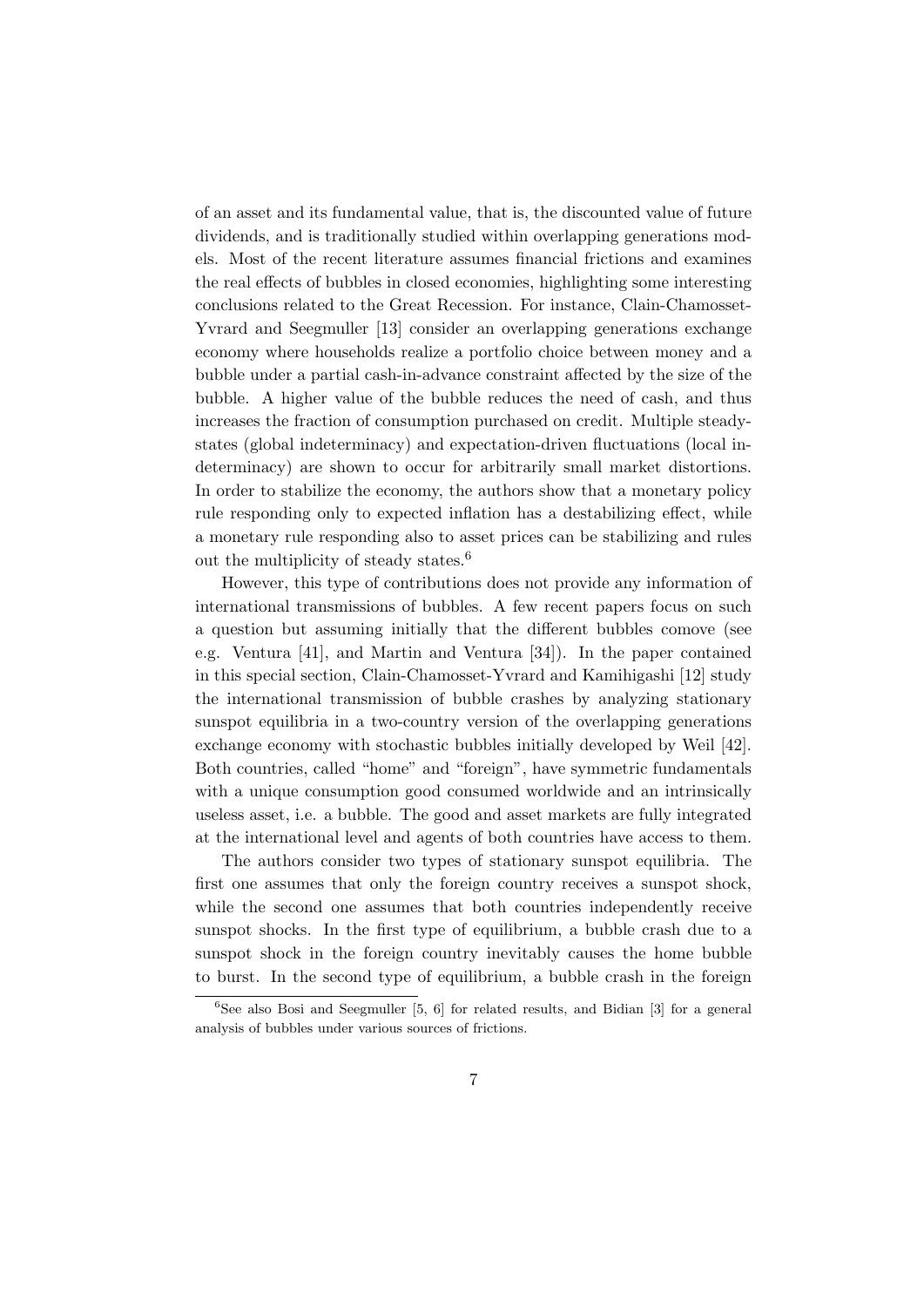country either bursts simultaneously the home bubble, as in the previous case, or increases its level. Here, the home bubble indeed jumps to a higher level in order to absorb the entire world's wealth. This paper then shows that, as examplified by the last Great Recession, a bubble crash in one country necessarily has some international consequences through financial integration even without introducing any friction or fundamental uncertainty.

#### Financial frictions, imperfect informations and credit crunches

The financial crisis of 2007-2008, known as subprime mortgage crisis, has been mainly generated by three ingredients: a strong development of subprime loans distributed to households with insufficient collaterals, new banking practices with respect to risk based on insufficient banks' own funds and the development of a shadow (opaque) banking system leading to an increasing difficulty to evaluate assets' risks. Following the housing bubble crash and the bankruptcy of Lehman Brothers, the drop in the value of collaterals in the US, the titrization of bad credits and the spread of toxic assets promoted a liquidity crisis and thus a credit crunch together with financial and real market instability in the U.S. and Europe. Governments have then decided to increase the collateral constraints to both households and banks to avoid bad credits and reduce opacity of the banking system. However, besides the problems related to sovereign debts, the effects of this policy on growth have been contrasted. While the U.S. seem to slightly recover its pre-2007 growth rate, most European countries suffer from stagnation or even recession with large macroeconomic fluctuations.

Since the seminal contribution of Kiyotaki and Moore [28], it is now well-known that credit constraints crucially affect the existence of endogenous fluctuations and macroeconomic instability. More recently, Ferraris and Watanabe [21, 22], by embedding a model of credit  $\dot{a}$  la Kiyotaki and Moore [28] into a money search model  $\dot{a}$  la Lagos and Wright [31], show that larger fluctuations arise when the credit constraint is binding and agents are at their borrowing limit.<sup>7</sup> Focusing more on collaterals, Bosi, Ismael and Venditti [4] consider a model in which heterogeneous consumers can borrow

<sup>7</sup>See also Fostel and Geanakoplos [23] in which the existence of collateralized assets affects market prices and allocations and can generate fluctuations.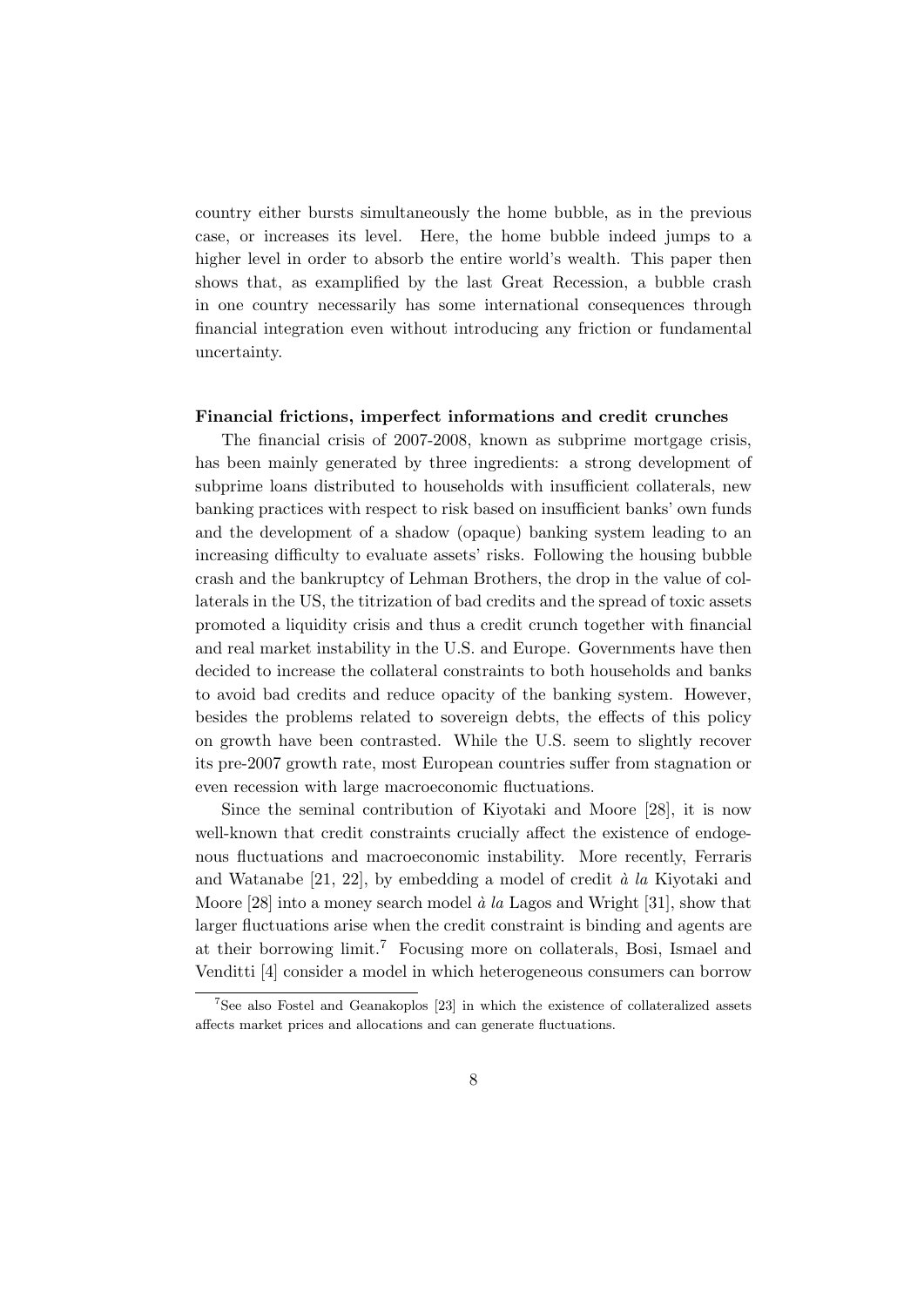to consume more than the cash they hold but they are constrained by the amount of collateral they own. Similarly to Ferraris and Watanabe [21, 22], when the constraint is binding for all agents, expectation-driven fluctuations based on the existence of sunspot equilibria may occur. However, increasing the possibility of collateralization moderates the effect of the credit market imperfection and makes macroeconomic fluctuations less likely. In a framework with constrained agents' behavior, raising the weight of collaterals for all borrowers could then represent a mean to shelter the economy from the destabilizing effects of credit rationing.

While this type of literature explains the possible consequences of credit constraints, it does not provide explanations for the existence of credit crunch like the one that followed the global financial crisis of 2007-2008. In the paper contained in this special section, Li and Wigniolle [33] propose to incorporate a microeconomic mechanism based on a credit market with asymmetry of information between borrowers and lenders into an overlapping generations model to prove the existence of credit crunches, and endogenous fluctuations derived from regime changes and local indeterminacy. They first extend the static model of Deers, Eckwert and Vardy [18] where investors can choose between more or less opaque projects depending on the level of the interest rate. Here, the authors endogenize the choice for a firm (a borrower), who has an information advantage on its project, to be opaque or transparent, assuming that information revelation induces a cost that is supported by the borrower. A firm then decides to be transparent either if it is necessary to get a loan, or if it can get a lower interest payment and earn a higher profit. Of course, only good projects have an incentive to be transparent. The authors then show that there exists an intermediate interval of interest rates for which two types of equilibria exist, opaque or transparent, and the economy may experience a jump from an opaque to a transparent equilibrium that leads to a credit crunch. As a consequence, loans fall with transparency requirements and so does production.

Incorporating this static model into an overlapping generations framework, it is shown that the economy may experience endogenous fluctuations either from a change of regime between opaque and transparent equilibria, or from indeterminacy coming from the co-existence of both regimes at the same time. In such a case, the coordination of agents on one regime may depend on self-fulfilling prophecies. This model is then able to generate dif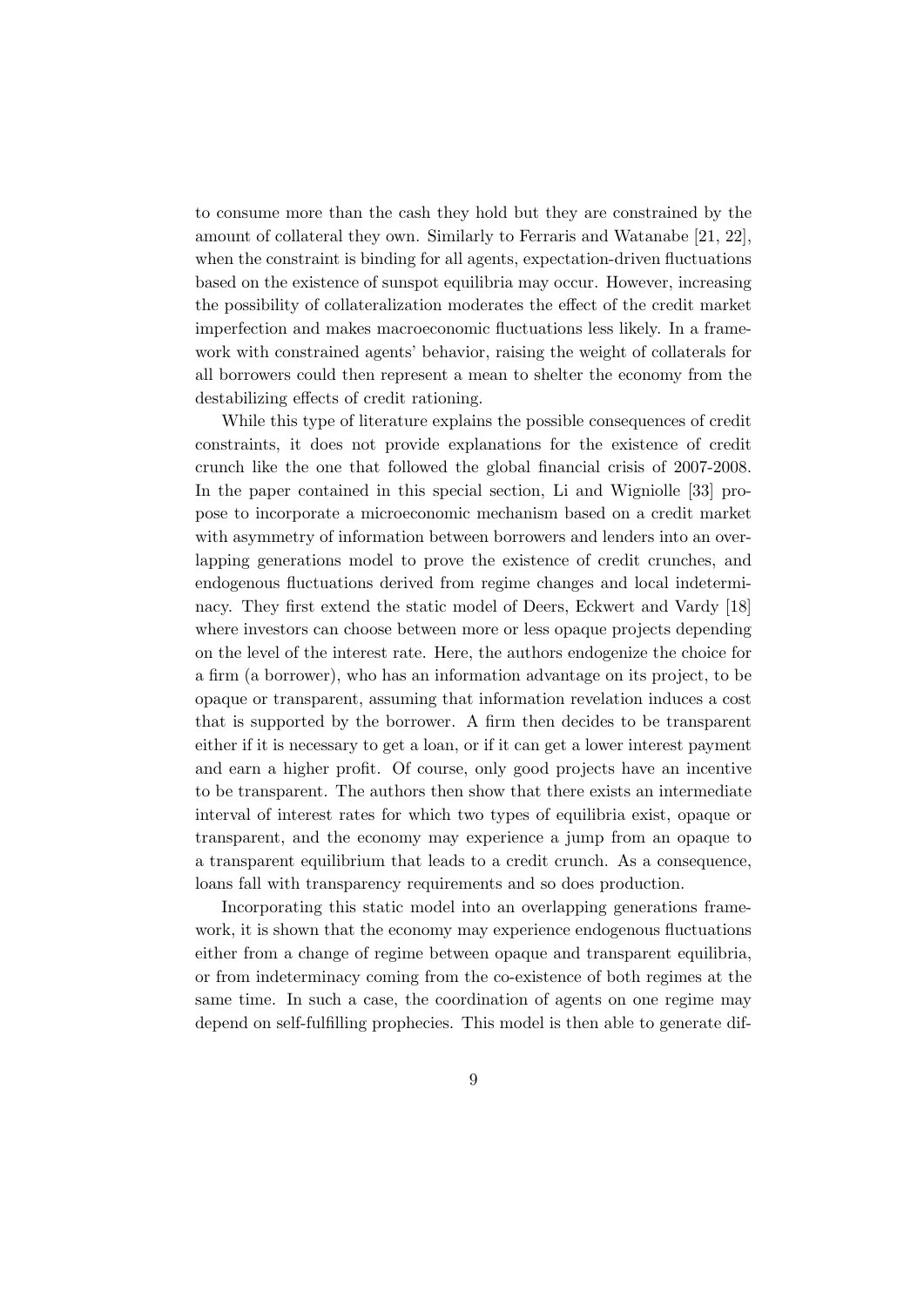ferent features illustrated by the crisis in 2007-2008: increase in the interest rate, credit rationing, increase in macroeconomic volatility and tightening of credit standards.

#### Twin banking and sovereign debt crisis within a monetary union

Another remarkable feature of the 2007-2008 financial crisis is the subsequent acute twin banking and sovereign debt crisis which has even threatened the existence of the Eurozone (EZ hereafter). While this episode and possible related economic mechanisms have been accurately described by De Grauwe [16] and Lane [32], among others, very few theoretical analyses have been provided so far. Cheng, Dai and Dufourt [11] contribute in this special section to the understanding of the failure of the EZ institutional design to prevent the occurrence of the twin crisis.

The early phase of the twin crisis is quite well understood. The elimination of the currency risk allowed by the EZ has indeed led banks in the periphery of the zone (like Spain or Ireland) to massively accumulate international short-term financial resources at low interest rates. As outlined by Lane [32], one of the notable consequences of the 2007-2008 was to reallocate these international flows away from the periphery of the EZ (sudden stop), leading to the devastating liquidity crisis and ultimately to the intervention of the governments of the EZ periphery through massive bank bailout programs. In a context of economic contraction, this episode did aggravate the public debt sustainability problem in the periphery, even before the 2009 Greek sovereign debt crisis. From late 2009, the increasingly apparent Greek risk of default quickly triggered a systemic crisis: with the inherent large increase in the risk premia (not only for Greek bonds but also for all the sovereign bonds in the EZ periphery) questioning even more public debt sustainability, and the associated strong deterioration of the balance sheets of most of the major banks of the region, the EZ was thought to be close to a final collapse.

In this special section, Cheng et al [11] address essentially the following question: why did the early institutional architecture of the EZ fail to stop the diabolic circle described above? Specifically, Cheng et al focus on the safety net prior to the intervention policy decided by the ECB in 2012 (that's 2 years after the start of the twin crisis).<sup>8</sup> This intended safety net has

<sup>&</sup>lt;sup>8</sup>Indeed, the ECB started to purchase (in principle unlimited) amounts of government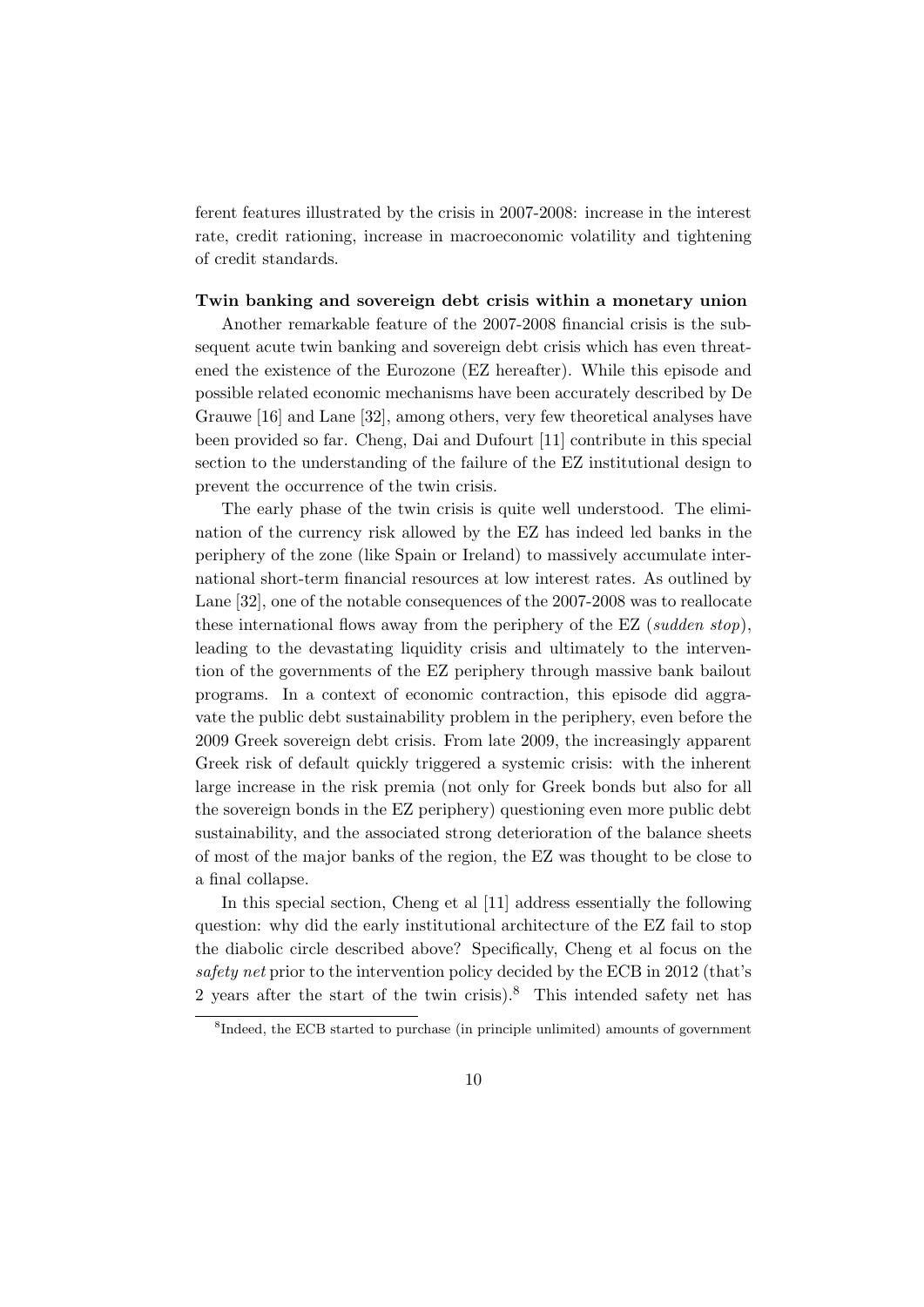two components: in first place, banks are forced to hold a fraction of their assets in the form of high-grade government bonds (liquidity regulation). Second, at country level each government provides a deposit guarantee and is committed to raise additional resources for banks bailout in the case of liquidity crises (guarantee deposit).

To investigate the efficiency of the above mentioned safety net, Cheng et al [11] build on the seminal work of Chang and Velasco [10]. But since the latter only considers emerging markets, Cheng et al's work is more than incremental. In particular, the two components of the EZ safety net are introduced in the model. A fundamental mechanism that launches the crisis is the sudden stop of short-term financial inflows event described by Lane (2012) and reported above. Chang and Velasco's model does allow for this type of event to happen. In this model, domestic banks are entitled to collect resources from domestic residents and external investors and to invest these funds in short-term and long- term investment. Following Diamond and Dybvig [17], there is a maturity mismatch between assets and liabilities, and 2 equilibria may arise, the bad one being characterized by agents running, and therefore forcing banks to liquidate long-run investment projects before going bankrupt. Within this type of framework, Cheng et al [11] show that in certain circumstances, the EZ safety net may even favor the occurrence of the bad equilibrium and produce the twin crisis experienced by the EZ. The main mechanism works through self-fulfilling changes in investors expectations which depend on their perception of the sustainability of sovereign debt. As long as the investors are confident about the solvency of the country, the safety net is credible. If they think that public debts are no longer sustainable, the safety net cannot be credible, a sudden-stop will occur ultimately leading to the twin crisis.

bonds of the EZ from august 2012.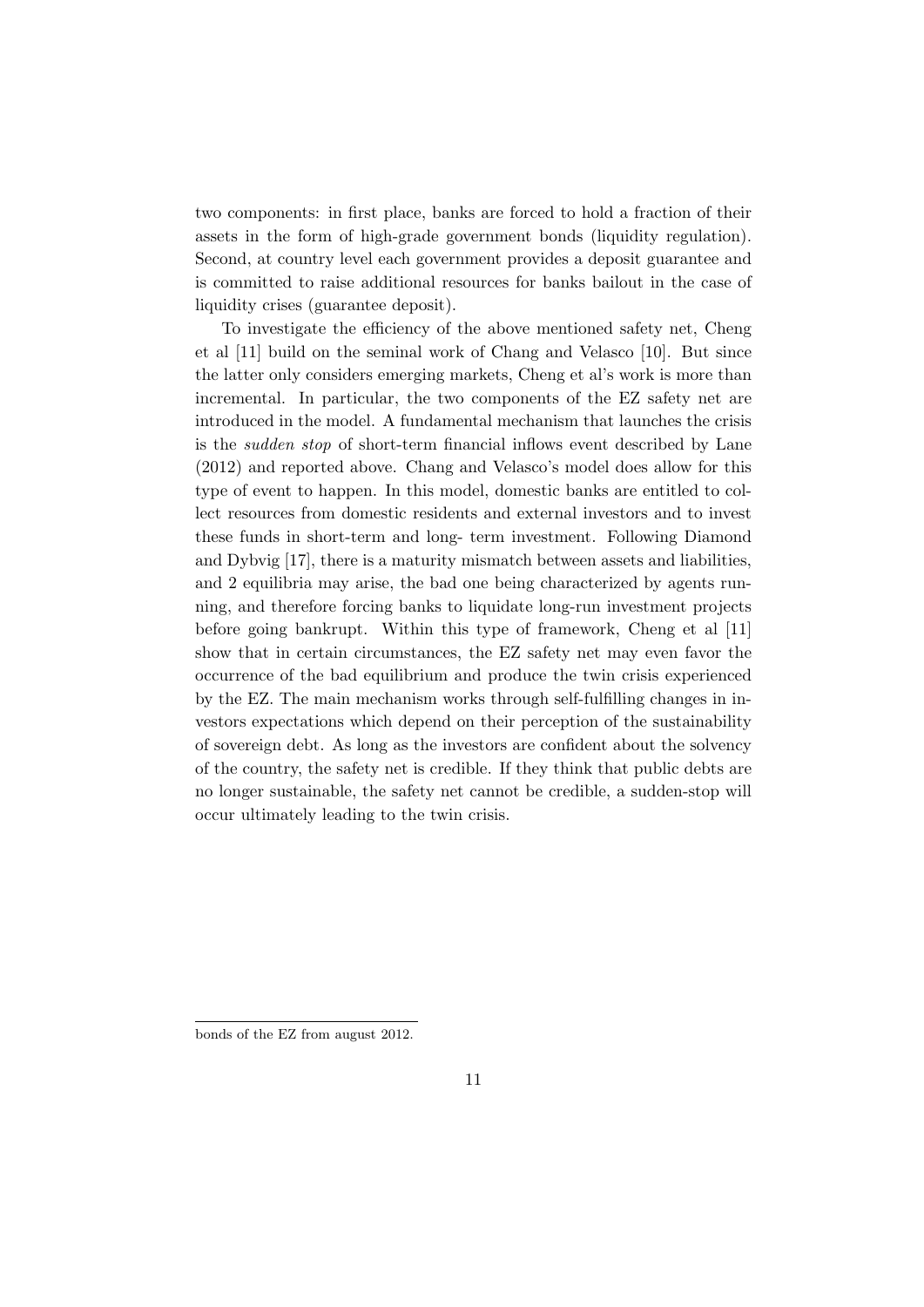# References

- [1] Benhabib, J., and K. Nishimura (1998): "Indeterminacy and sunspots with constant returns," Journal of Economic Theory, 81, 58-96.
- [2] Bernanke, B., M. Gertler and S. Gilchrist (1999): "The Financial Accelerator in a Quantitative Business Cycle Framework." In Handbook of Macroeconomics, Vol. 1, , eds. J.B. Taylor and M. Woodford, Chapter 21, 1341-1393. Elsevier.
- [3] Bidian, F. (2015): "Portfolio constraints, differences in beliefs and bubbles," Journal of Mathematical Economics, 61, 317-326.
- [4] Bosi, S., M. Ismael and A. Venditti (2016): "Collateral and growth cycles with heterogeneous agents," Journal of Macroeconomics, 48, 327- 350.
- [5] Bosi, S., and T. Seegmuller (2010): "On rational exuberance," Mathematical Social Sciences, 59, 249-270.
- [6] Bosi, S., and T. Seegmuller (2010): "Rational bubbles and expectationdriven fluctuations," International Journal of Economic Theory, 9, 69- 83.
- [7] Boucekkine, R., and P. Pintus, P. (2012): "History's a curse: leapfrogging, growth breaks and growth reversals under international borrowing without commitment," Journal of Economic Growth, 17, 27-47.
- [8] Boucekkine,R., G. Fabbri, and P. Pintus (2014): "Growth and financial liberalization under capital collateral constraints: The striking case of the stochastic AK model with CARA preferences," Economics Letters, 122, 303-307.
- [9] Brunnermeier, M., and Y. Sannikov (2014): "A macroeconomic model with a financial sector," American Economic Review, 104, 379-421.
- [10] Chang, R., and A. Velasco (2001): "A model of financial crises in emerging markets," Quarterly Journal of Economics, 116, 489-517.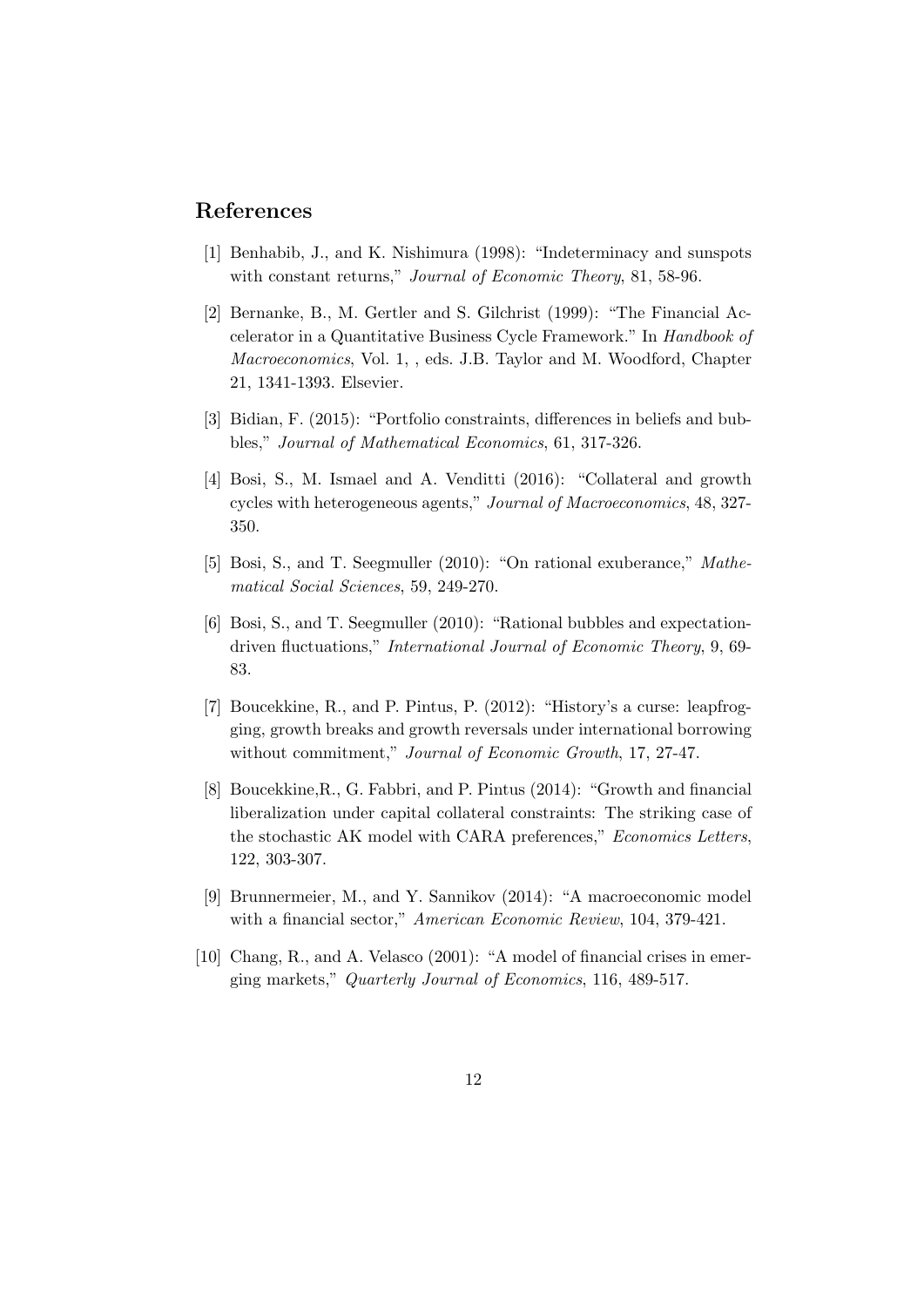- [11] Cheng, J., M. Dai and F. Dufourt (2017): "Banking and sovereign debt crises in a monetary union without central bank intervention,", Journal of Mathematica Economics, this issue.
- [12] Clain-Chamosset-Yvrard, L., and T. Kamihigashi (2017): "International transmission of bubble crashes in a two-country overlapping generations model," Journal of Mathematical Economics, this issue.
- [13] Clain-Chamosset-Yvrard, L., and T. Seegmuller (2015): "Rational bubbles and macroeconomic fluctuations: the (de-)stabilizing role of monetary policy," Mathematical Social Sciences, 75, 1-15.
- [14] Cohen, D., and J. Sachs (1986): "Growth and external debt under risk of debt repudiation," European Economic Review, 30, 526-560.
- [15] Cole, H., and M. Obstfeld (1991): "Commodity trade and international risk sharing: how much do financial markets matter?," Journal of Monetary Economics, 28, 3-24.
- [16] De Grauwe, P. (2011): "Managing a fragile Eurozone," CESifo Forum, 12, 40-45.
- [17] Diamond, D.W., and P. Dybvig (1983): "Bank runs, deposit insurance, and liquidity", Journal of Political Economy, 91, 401-419.
- [18] Drees, B., B. Eckwert, and F. Vardy (2016): "Cheap money and risk taking: opacity versus fundamental risk," European Economic Review, 62, 114-129.
- [19] Eaton, J., and M. Gersovitz (1981): " Debt with potential repudiation: theoretical and empirical analysis," Review of Economic Studies, 48, 289-309.
- [20] Fabbri, G. (2017): "International borrowing without commitment and informational lags: choice under uncertainty," Journal of Mathematical Economics, this issue.
- [21] Ferraris, L., and M. Watanabe (2008): "Collateral secured loans in a monetary economy," Journal Economic Theory, 143, 405-424.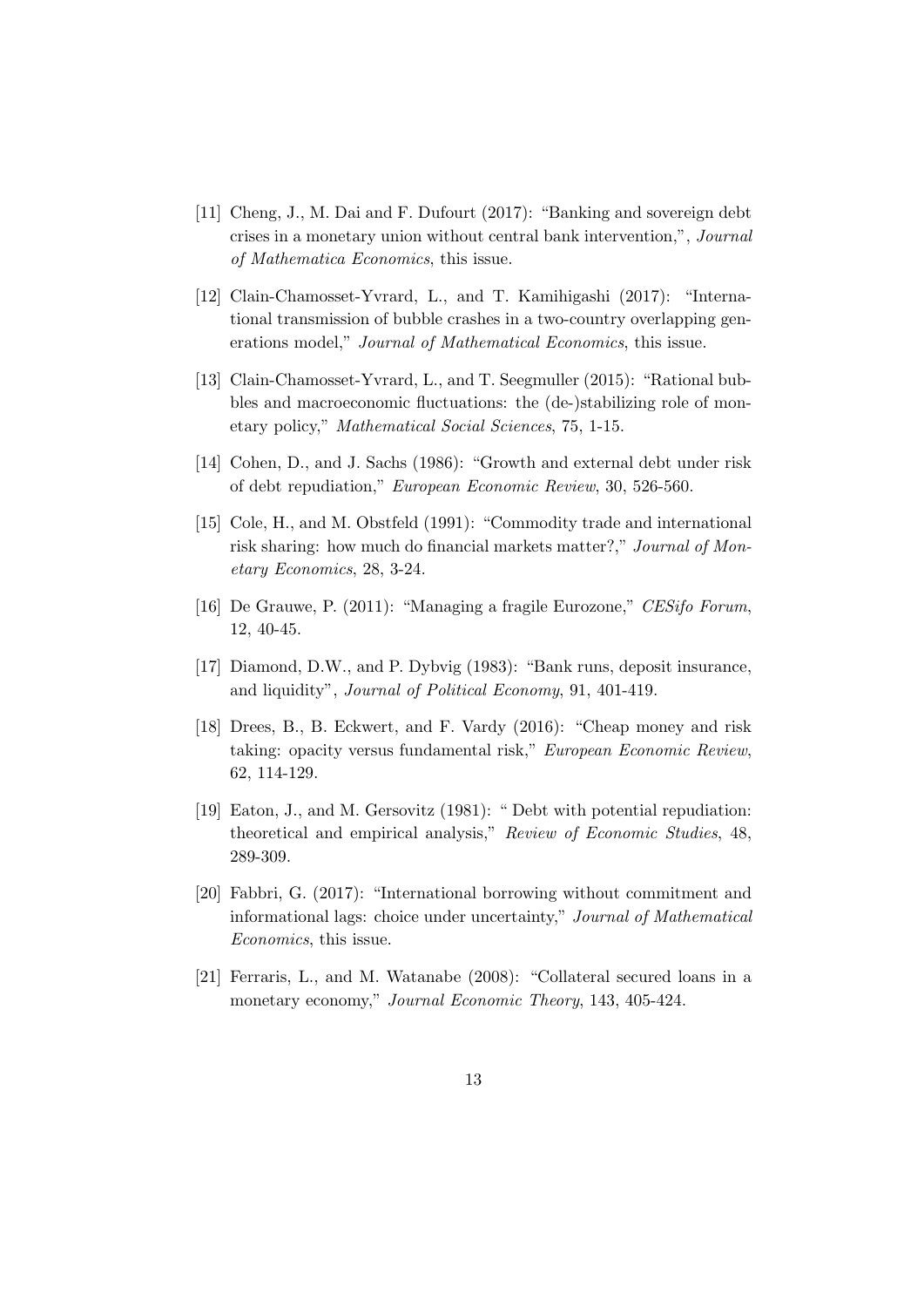- [22] Ferraris, L., and M. Watanabe (2011): "Collateral fluctuations in a monetary economy," Journal Economic Theory, 146, 1915-1940.
- [23] Fostel, A., and J. Geanakoplos (2008): "Leverage cycles and the anxious economy," American Economic Review, 98, 1211-1244.
- [24] Ghiglino, C. (2007): "Trade, redistribution and indeterminacy," Journal of Mathematical Economics, 43, 365-389.
- [25] He, Z., and A.Krishnamurthy (2012): "A Model of Capital and Crises," Review of Economic Studies, 79, 735-777.
- [26] He, Z., and A.Krishnamurthy (2013): "Intermediary Asset Prices," American Economic Review, 103, 1-43.
- [27] Iwasa, K., and K. Nishimura (2014): "Dynamic two-country Heckscher-Ohlin model with externality," International Journal of Economic Theory, 10, 53-74.
- [28] Kiyotaki, N., and J. Moore (1997): "Credit cycles," Journal of Political Economy, 105, 211-248.
- [29] Klimenko, N, S. Pfeil and J.C. Rochet (2017): "A simple macroeconomic model with extreme financial frictions," Journal of Mathematical Economics, this issue.
- [30] Kocherlakota, N. (2000): "Creating business cycles through credit constraints," Federal Reserve Bank of Minneapolis Quarterly Review, 24, 2-10.
- [31] Lagos, R., and R. Wright (2005): "A unified framework for monetary theory and policy analysis," *Journal of Political Economy*, 113, 463-484.
- [32] Lane, P. (2012): "The European sovereign debt crisis," Journal of Economic Perspectives, 26, 49-68.
- [33] Li, Y., and B. Wigniolle (2017): "Endogenous information revelation in a competitive credit market and credit crunch," Journal of Mathematical Economics, this issue.